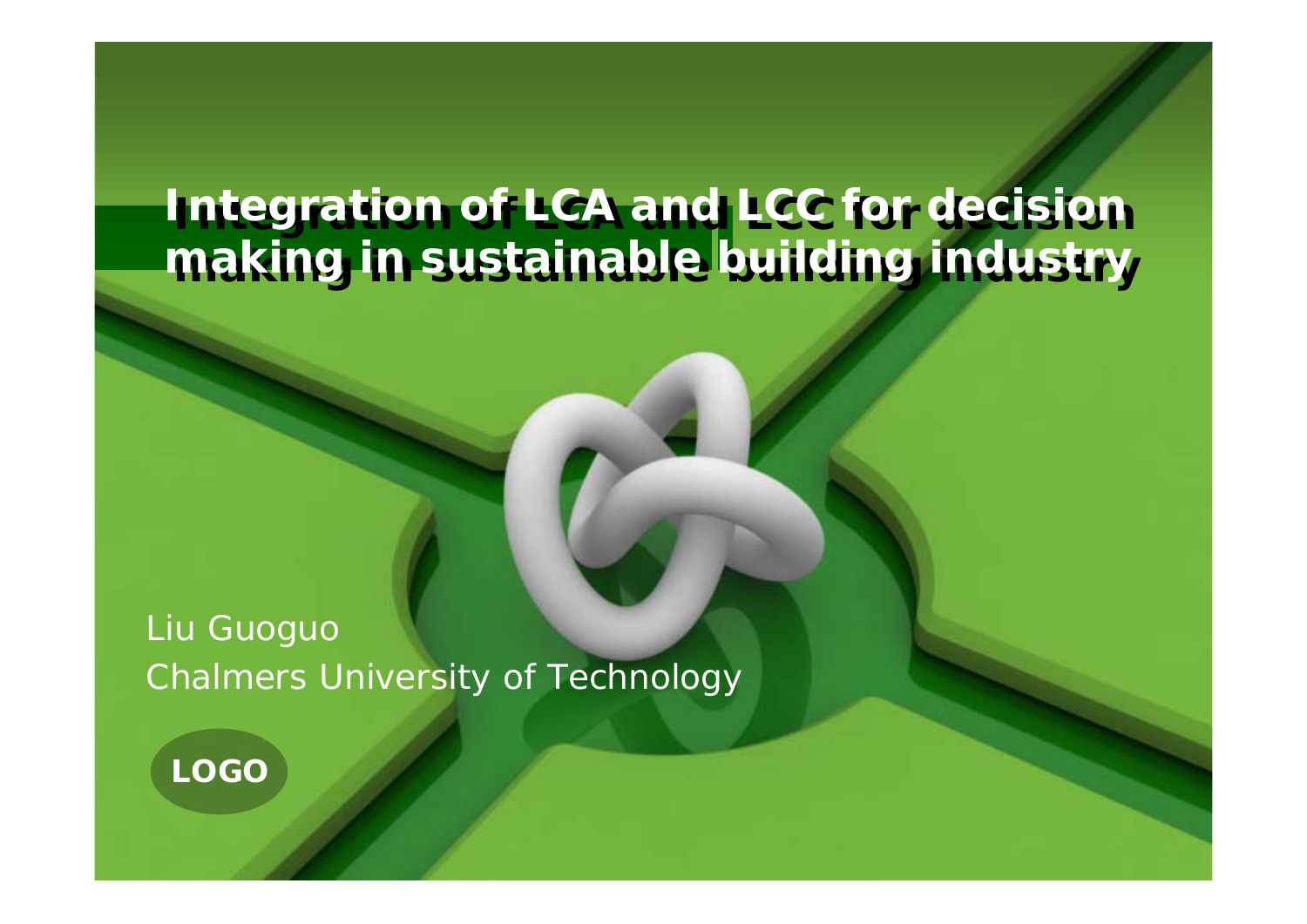### **Content Content**

**1. Background of research**

**2. LCA and LCC in building industry**

**3. Integration of LCA and LCC**

**4. Conclusion**



**LOGO**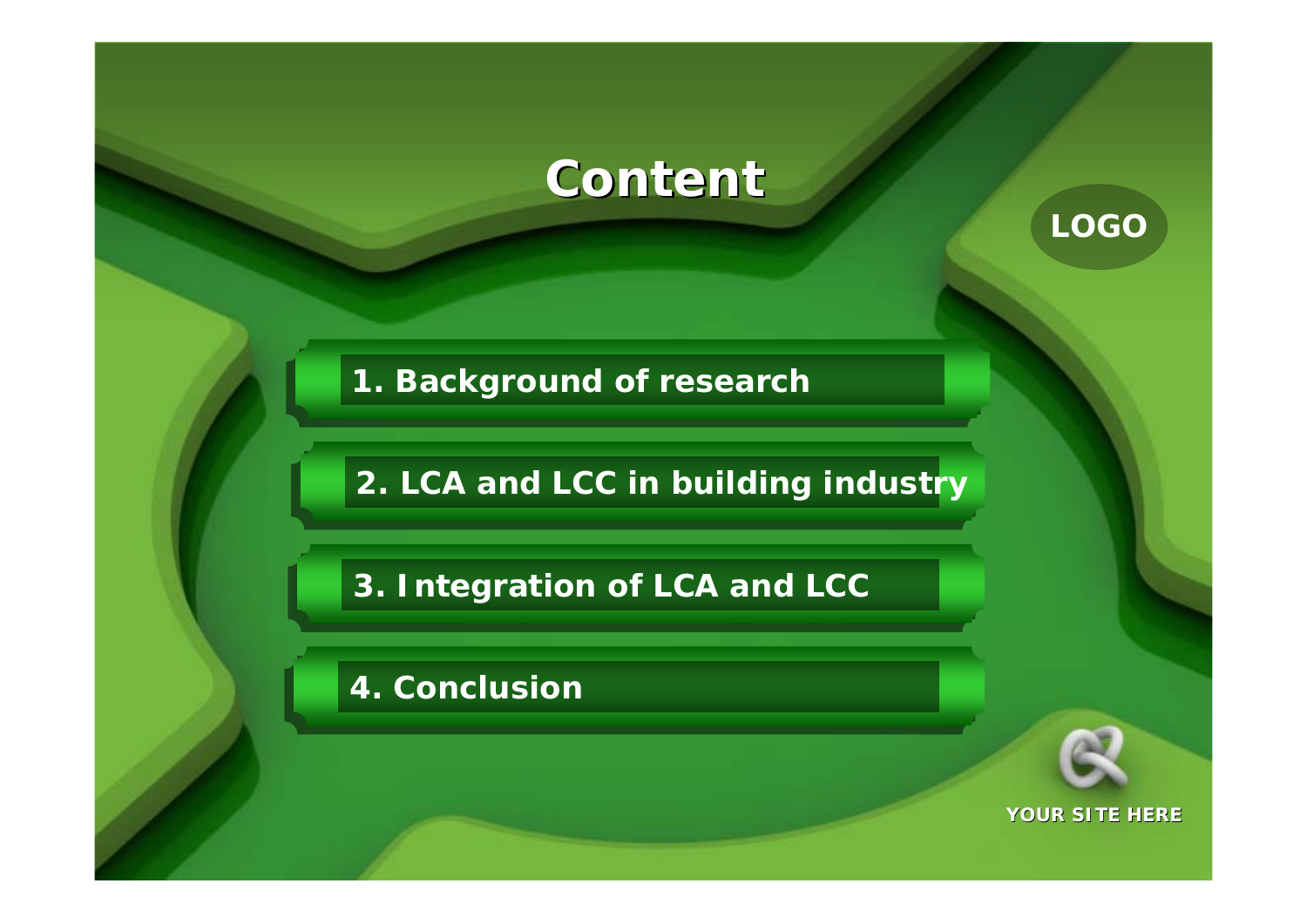# **Part I Background of research Part I Background of research**

**1. Connection of different systems to environmental impact**

**Building**

**City**

**Human society**

**Ecosystem**

**YOUR SITE HERE**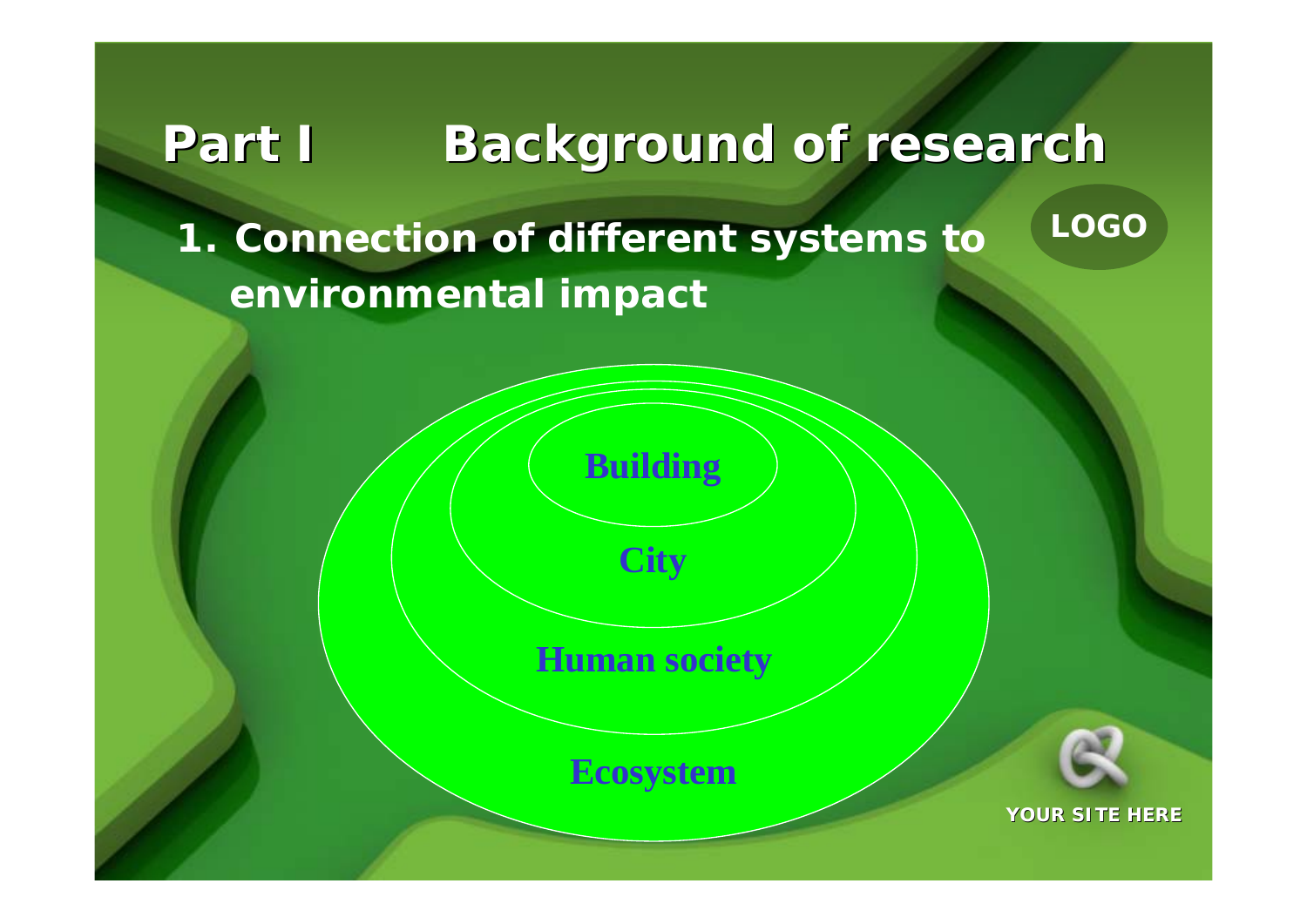# **Part I Background of research Part I Background of research**

**LOGO**

### **2. Environmental impact from city**

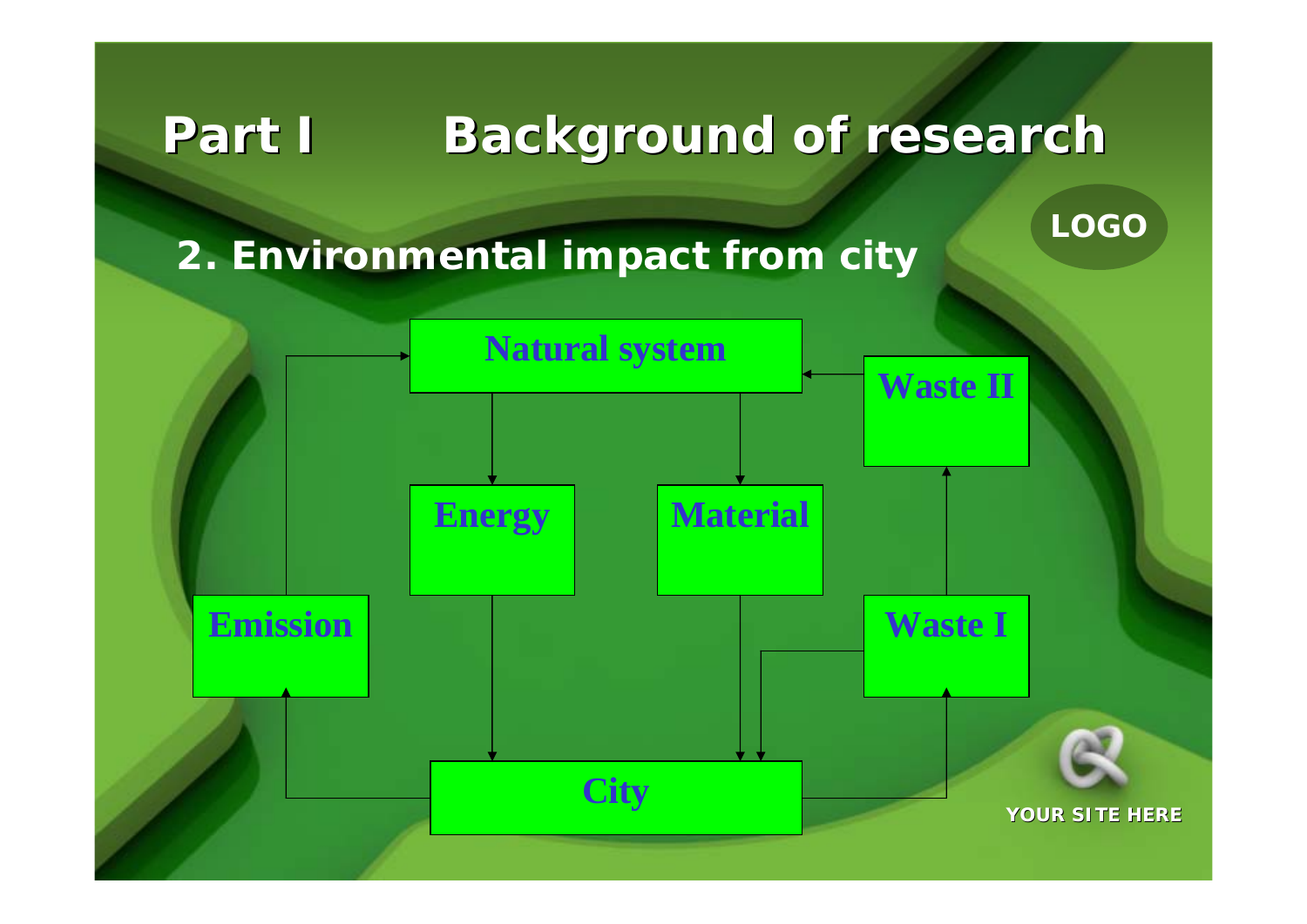# **Part I Background of research Part I Background of research**

#### **LOGO 3. Environmental impact from building**



Resour ce □ Ener gy  $\Box$  Mat er i al s  $\Box$  Ti ner  $\Box$  CO2 Wat er □ Czone- depl et i on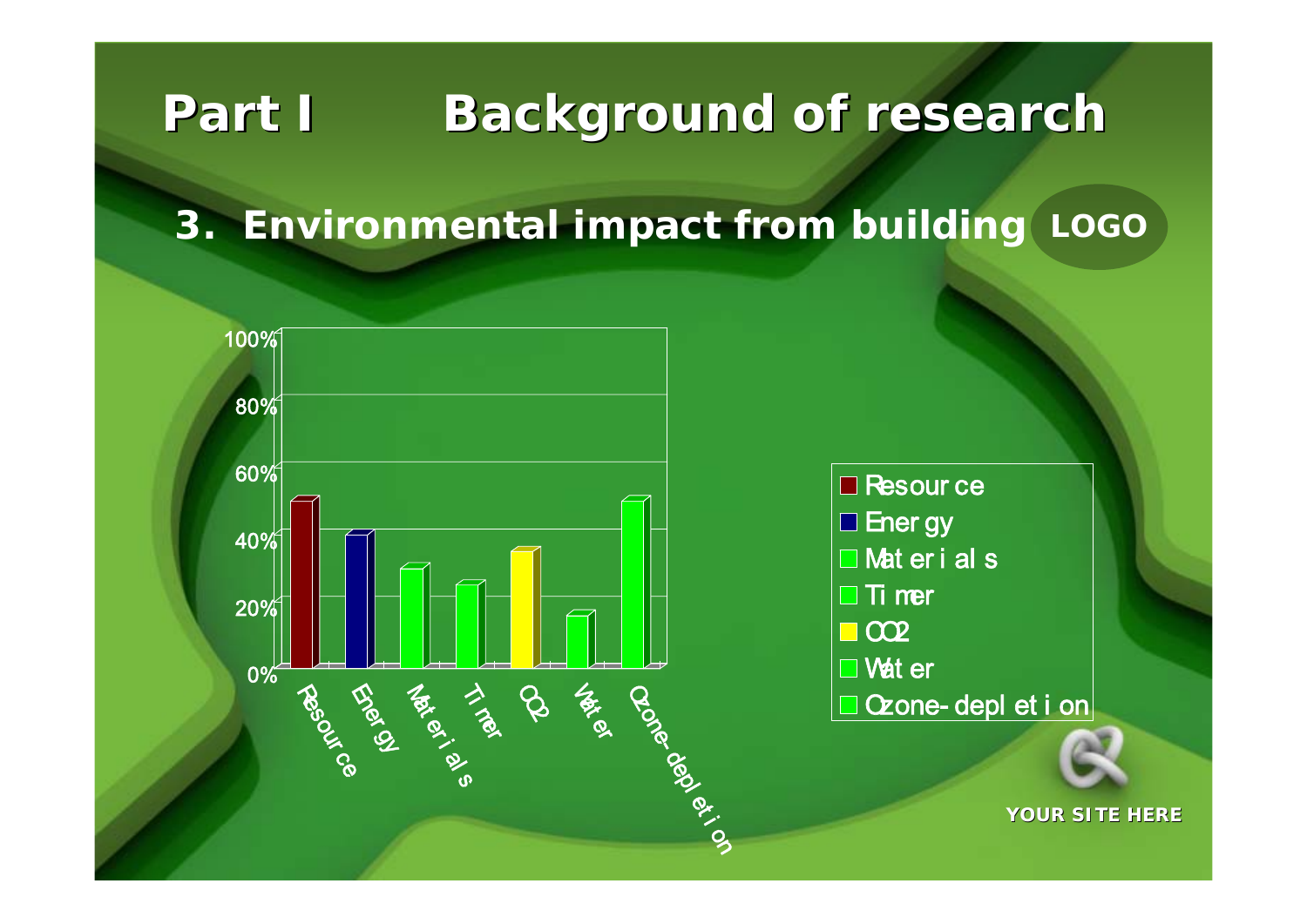### **LOGO Part II LCA and LCC in building Part II LCA and LCC in building industry industry**

**1. General introduction**

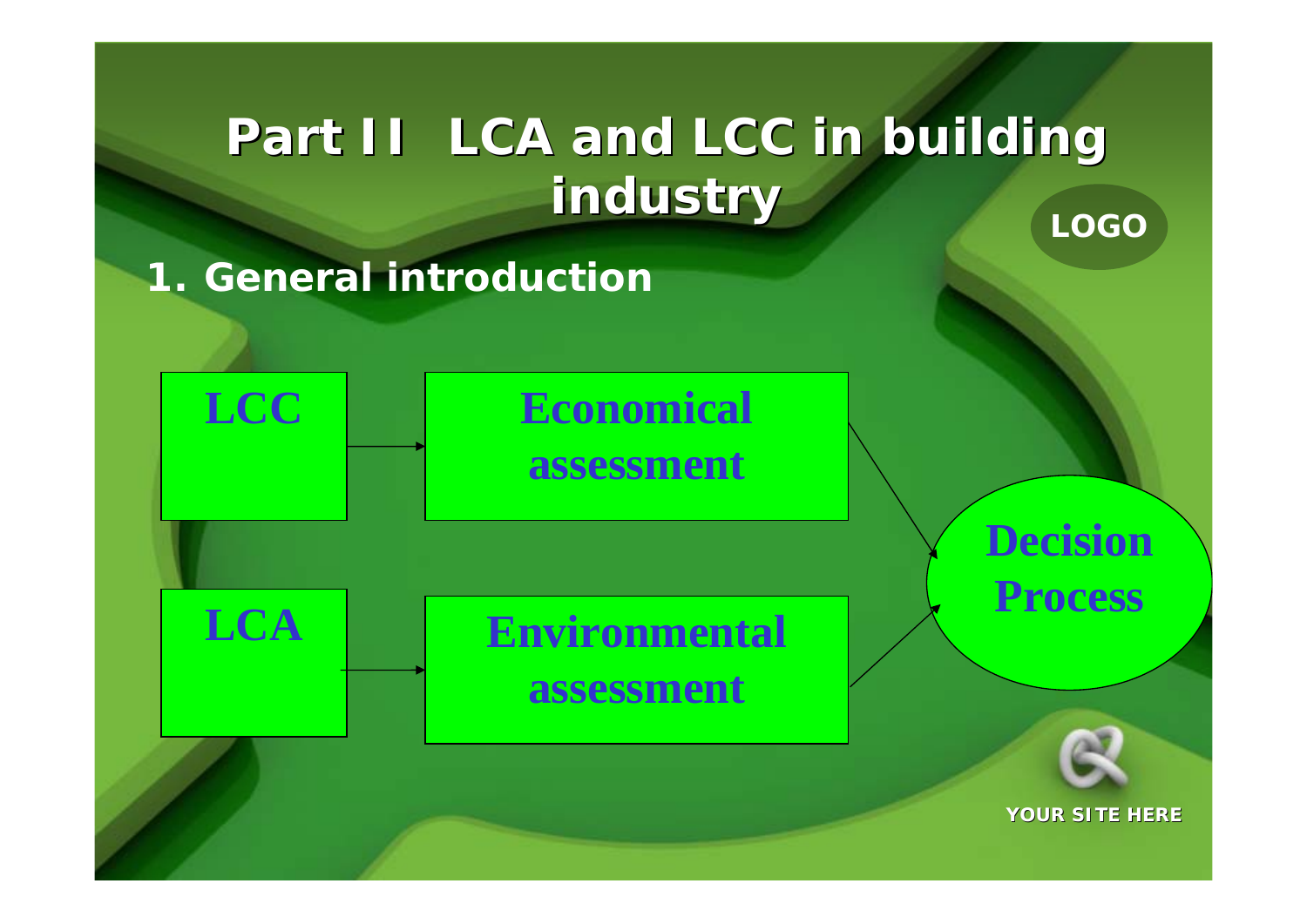### **LOGO Part II LCA and LCC in building Part II LCA and LCC in building industry industry**



 $\sum_{i=1}^{n}$ 

**Materials and energy**

**Emissions and waste**



**TE HERE**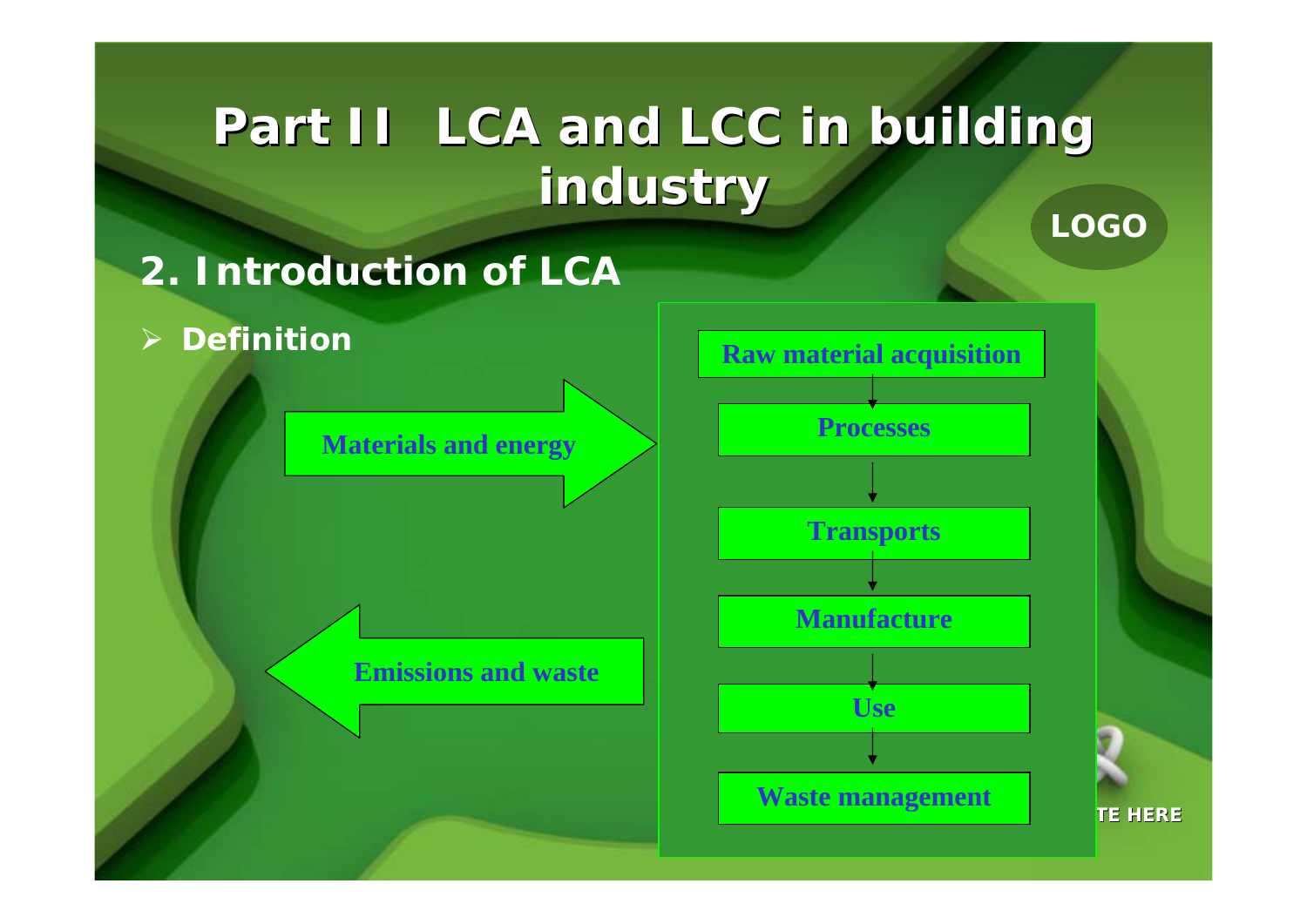# **Part II LCA and LCC in building Part II LCA and LCC in building industry industry**

**Procedure**



**YOUR SITE HERE**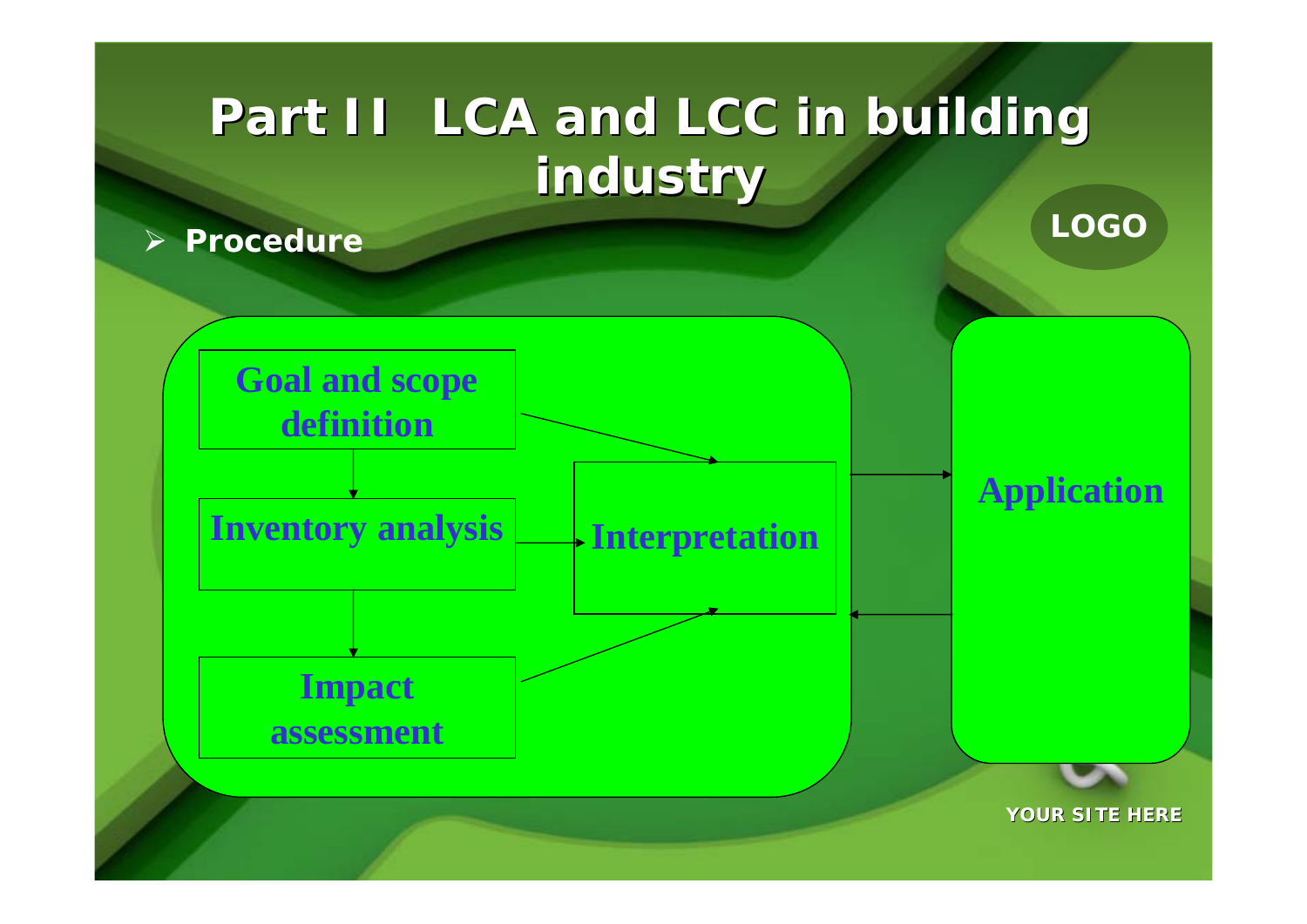### **LOGO Part II LCA and LCC in building Part II LCA and LCC in building industry industry**

**LCA in building industry**

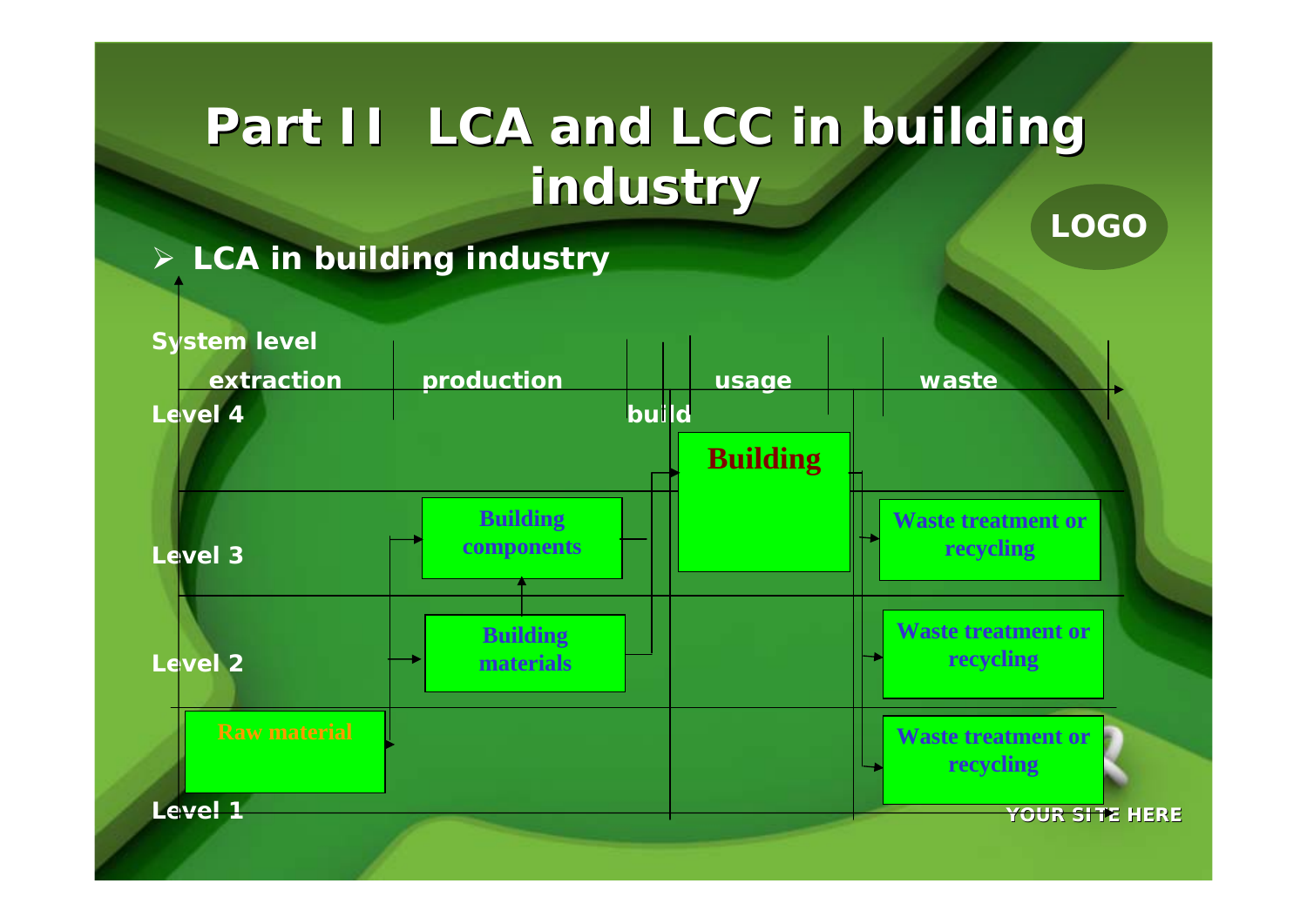# **Part II LCA and LCC in building Part II LCA and LCC in building industry industry**

#### $\blacktriangleright$ **Dominance analysis**

0% 20% 40% 60% 80% 100% **ext** r act  $\mathcal{S}$ Library act ي<br>ھ usage demok i t  $\mathcal{S}$ 

□ ext r act i on  $\Box$  manuf act ur e □ usage  $\Box$  demol i t i on



**LOGO**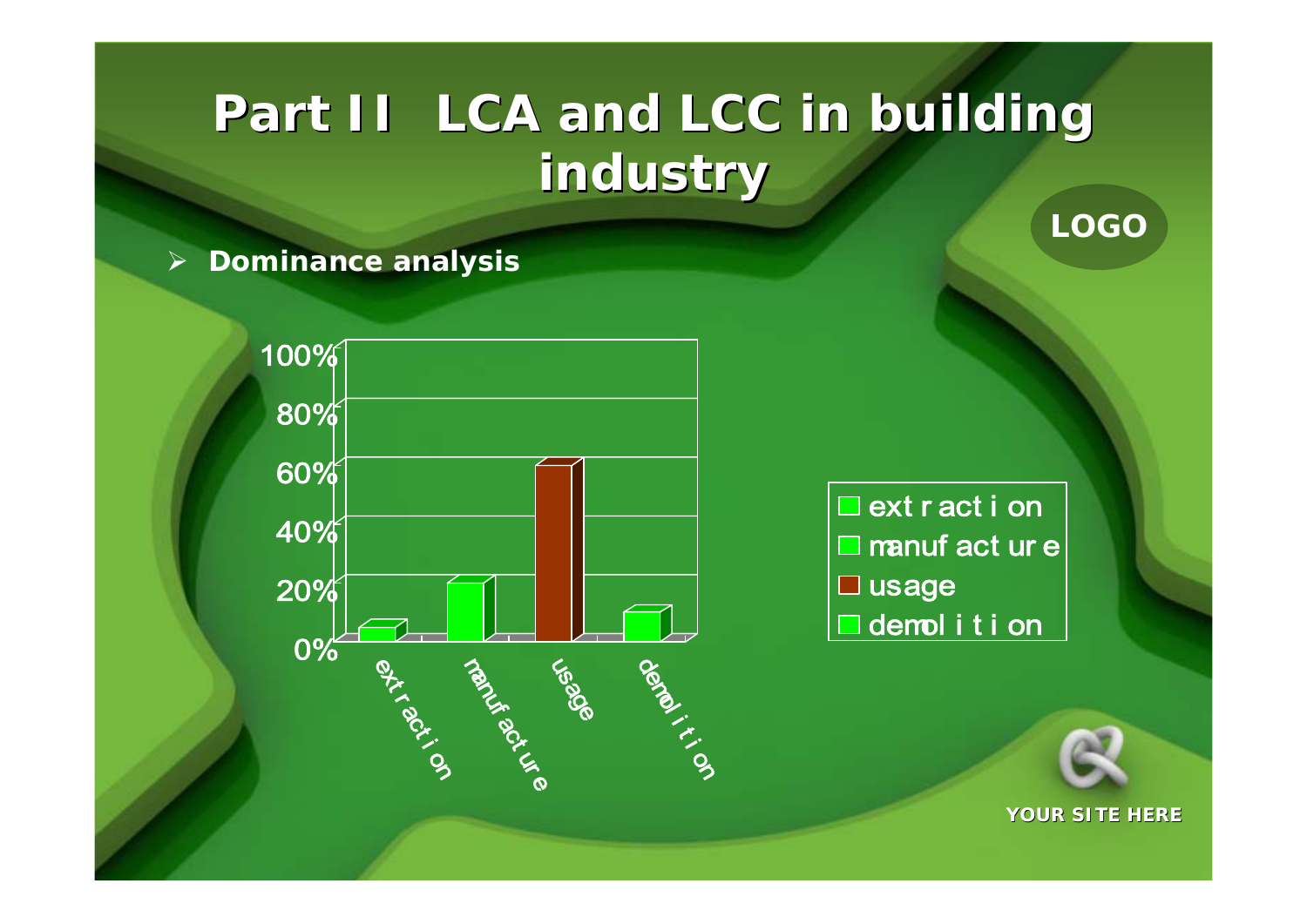### **LOGO Part II LCA and LCC in building Part II LCA and LCC in building industry industry**

- **3. Introduction of LCC**
- $\triangleright$ **Definition**

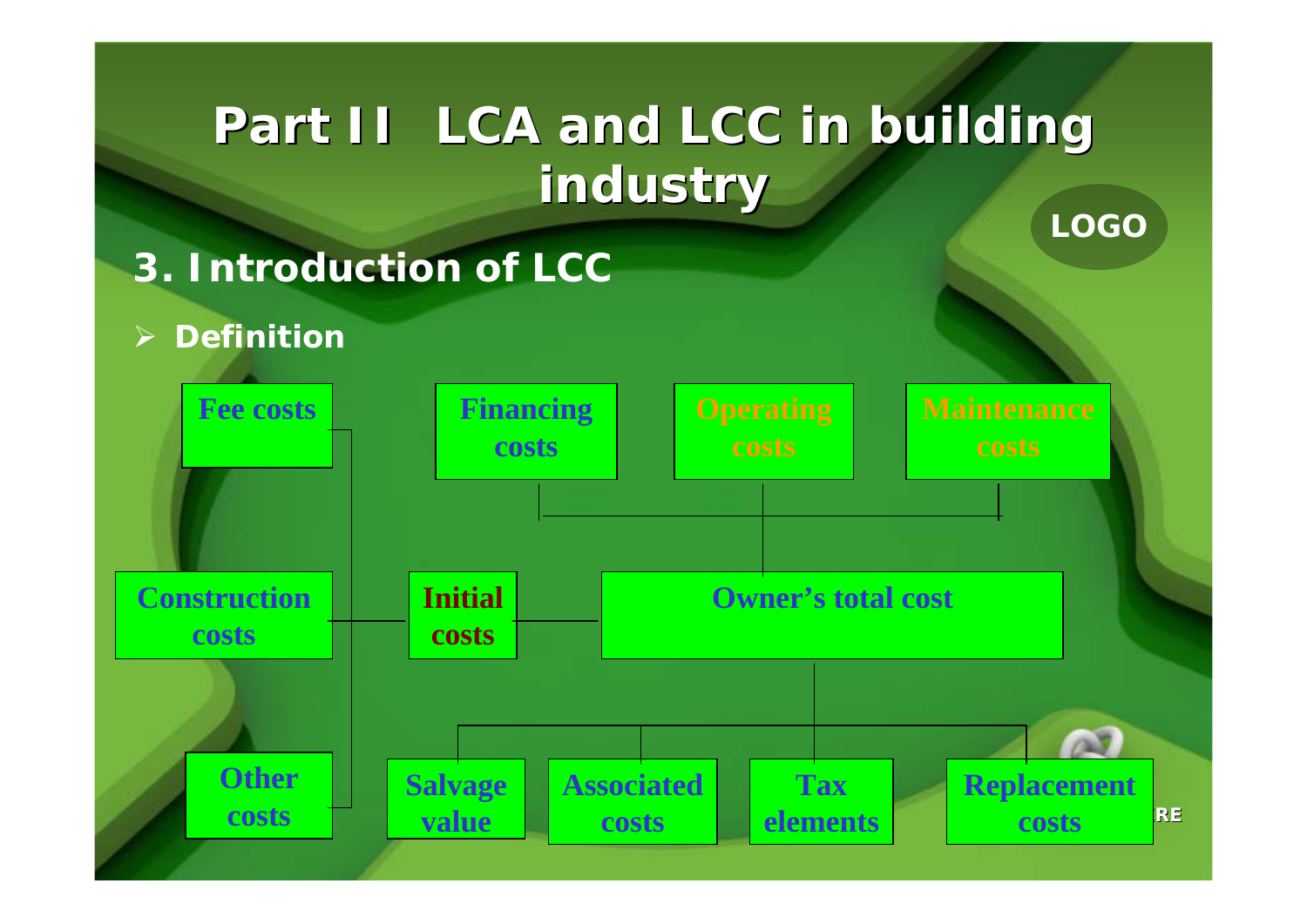# **Part II LCA and LCC in building Part II LCA and LCC in building industry industry**

- **LCC in design phase**
- **The decision in design phase is important and complex Two factors: multi-disciplinary and effective timing Three stages:**

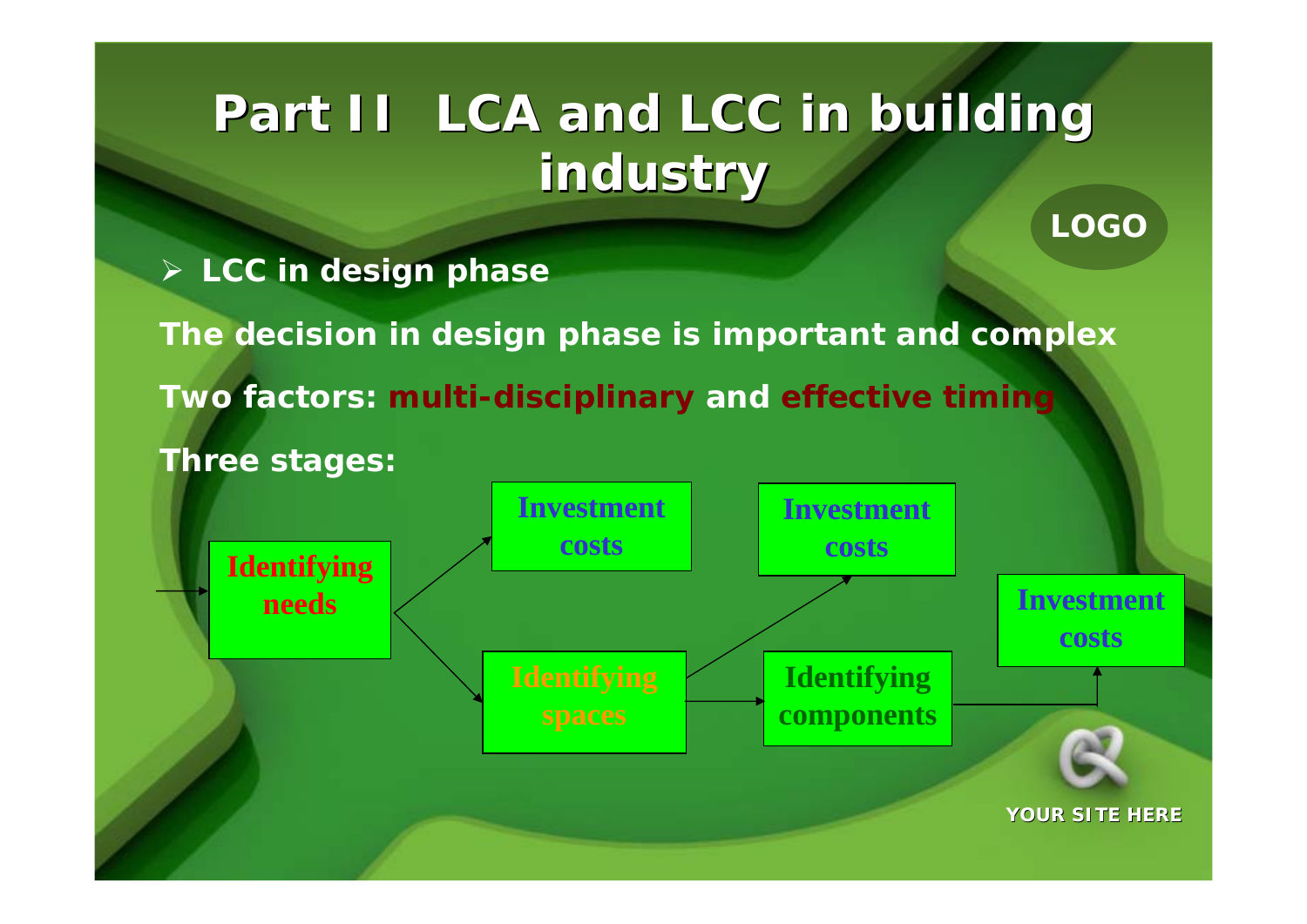# **Part II LCA and LCC in building Part II LCA and LCC in building industry industry**

**LCC in other phases**

**LCC during the construction phase and operation phase have limited result and only in providing data for future project. It can improve competitiveness, environmental awareness, supply chain performance, long-term cost optimization and reliability of project information**



**LOGO**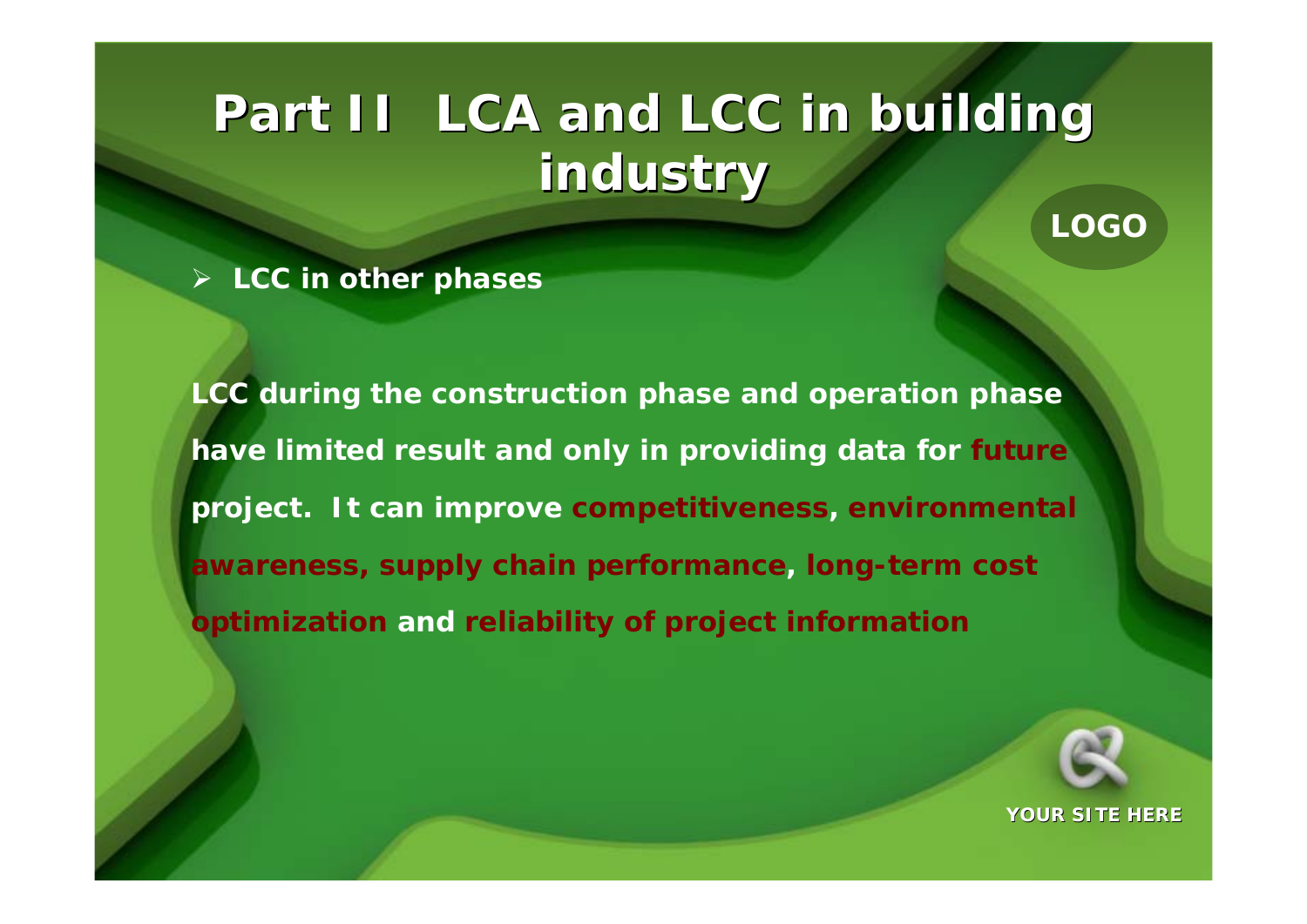### **1. Similarities of LCA and LCC**

#### **SIMILARITIES LCA LCC** *Method* **Quantity and upstream Quantity and upstream** *Focus* **Future benefit Future benefit** *Function unit* **production's functionproduction's function***Key phase environmental impact* **Operational phase Operational phase** *Reference flow* **According to function unit According to function unit**

**YOUR SITE HERE**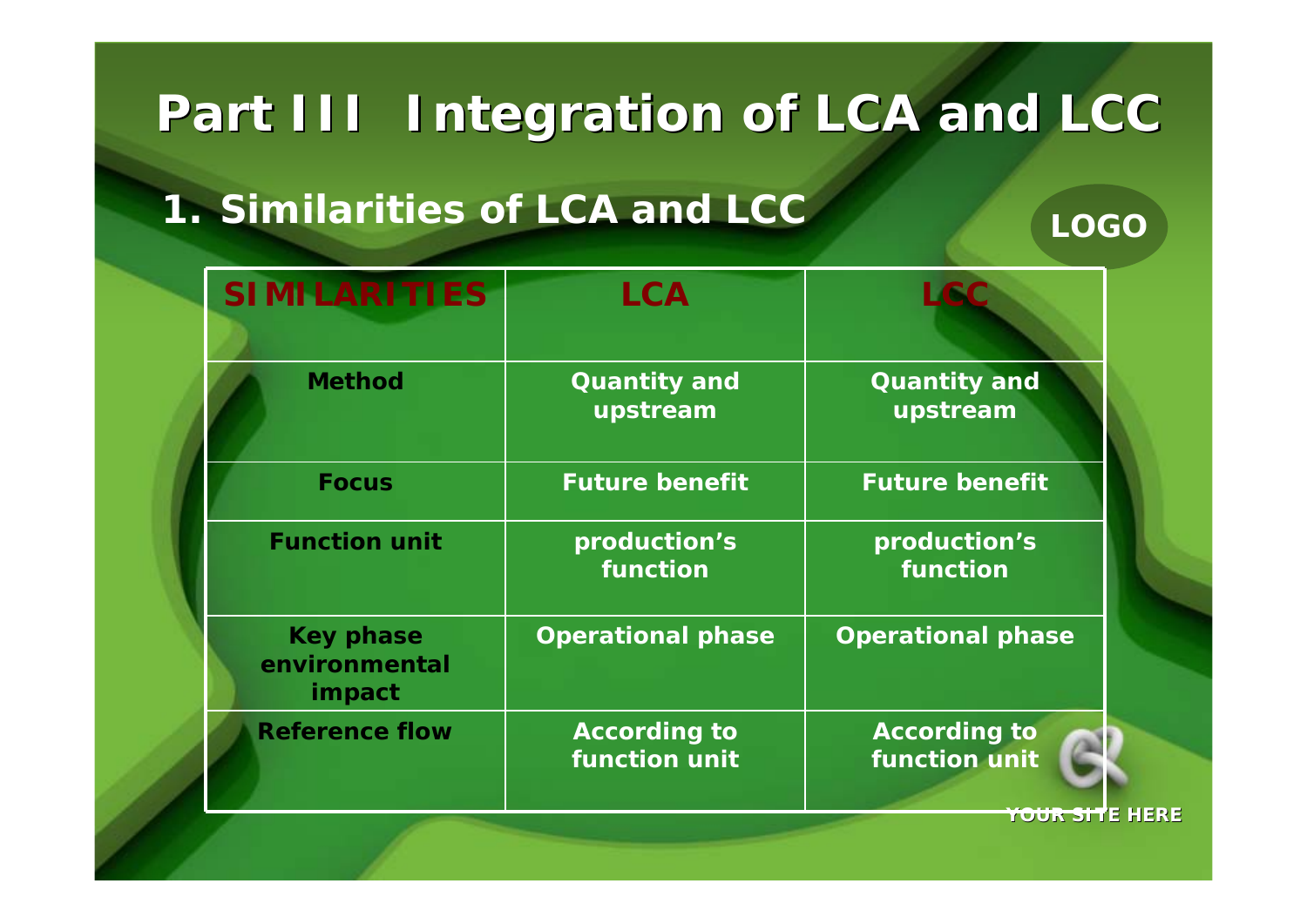#### **2. Differences of LCA and LCC**

| <b>DIFFERENCES</b>                  | <b>LCA</b>                                          | <b>LCC</b>                                  |
|-------------------------------------|-----------------------------------------------------|---------------------------------------------|
| Life cycle                          | "Cradle to grave"                                   | <b>Pre-cradle</b>                           |
| <b>System boundary</b>              | No production capital<br>and personnel              | Cost of everything in<br>life cycle         |
| <b>Key phase</b><br>decision making | <b>Construction phase</b><br>supplier               | <b>Design phase</b><br>client               |
| <b>Scope</b>                        | <b>Materials and products</b>                       | Cost                                        |
| Data available                      | All activities, no price                            | All costs, no detail<br>activities          |
| <b>System expansion</b>             | <b>Energy and material</b><br>flow is easy to added | <b>Value added</b>                          |
| <b>Allocation</b>                   | <b>Heavy debated</b>                                | Easy to do                                  |
| environmental impacts               | Air, soil and water                                 | Not considered                              |
| <b>Cost calculation</b>             | <b>Not considered</b>                               | <b>QUR SLTE HERE</b><br><b>Total syster</b> |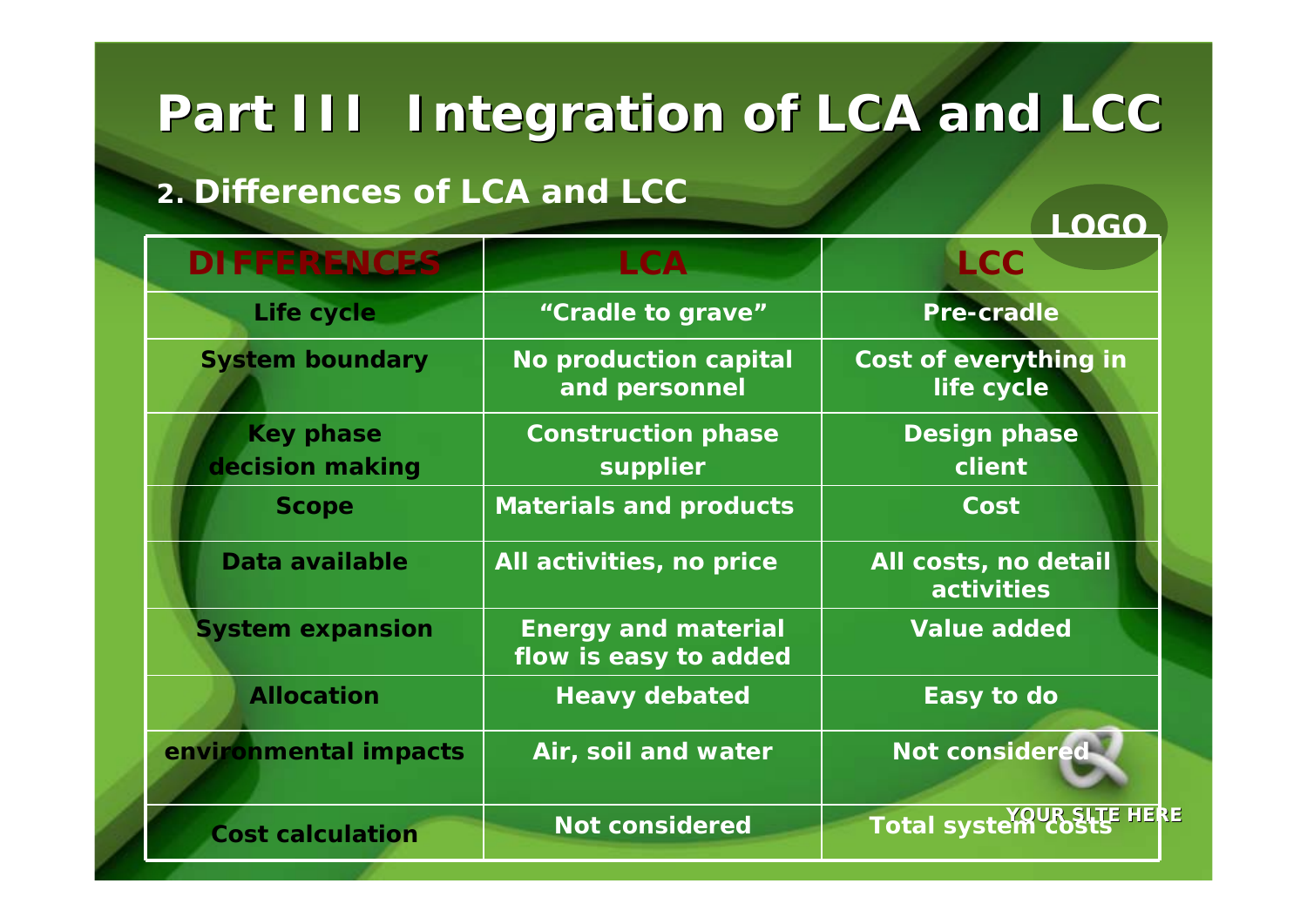**3. Function of LCA and LCC**

**What do we want to do with?**

**Life Cycle Cost (LCC) Life Cycle Analysis (LCA)**

**Benchmark buildings Vale for money Design tool Strategy tool Planning Cost-benefit analysis**

**Benchmark buildings Measure environmental issueEstablish acceptable environmental yardstick Develop indicator for future improvement**

**TE HERE**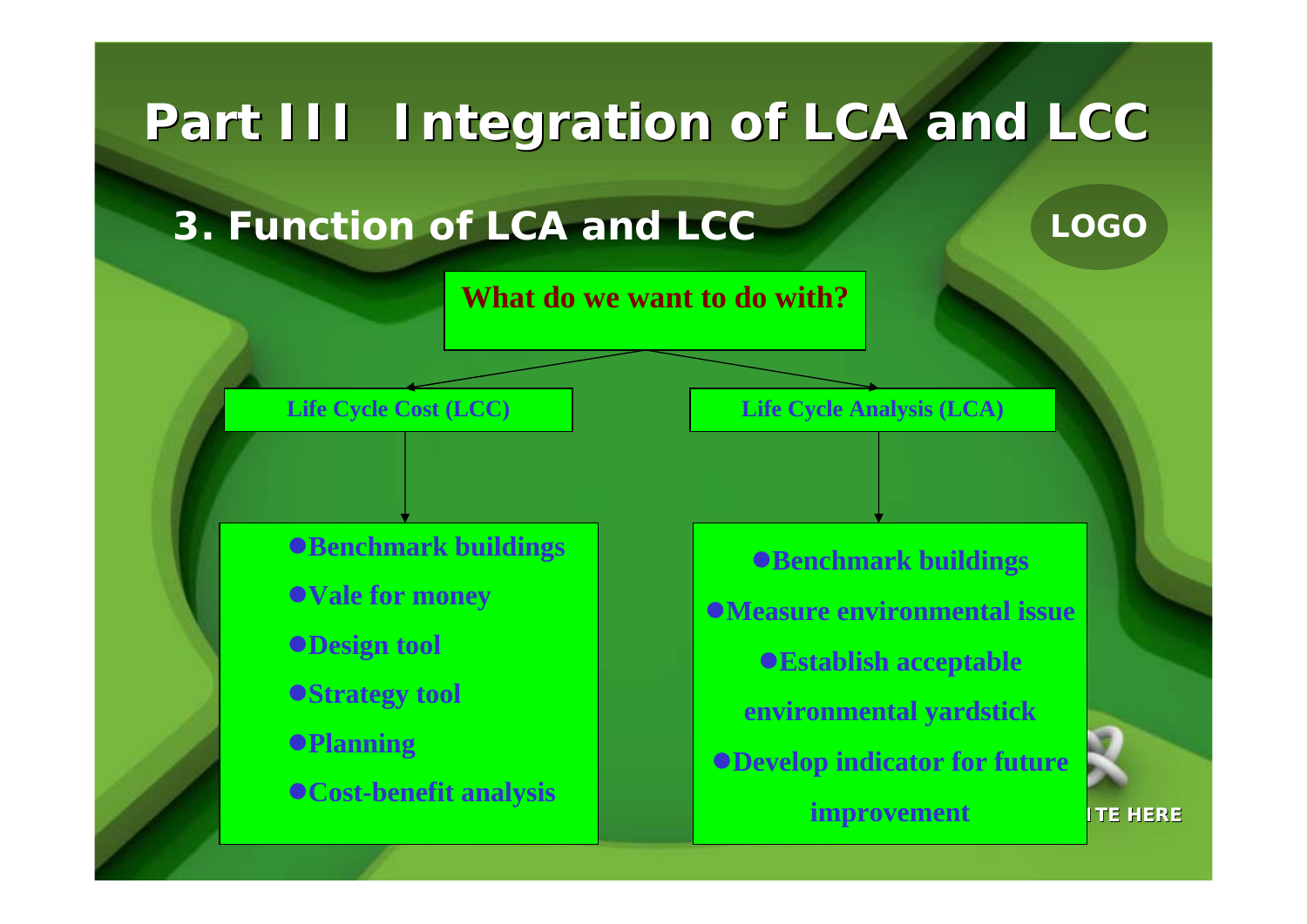**4. Connection of LCA with LCC**

**LCC= Capital investment + NPV [(use and Maintenance costs) + (operating cost) +(repairs +rehabilitation) +(salvage value) + (environmental LCA factors)+ (occupational LCA factors)+ (location LCA factors)**



**LOGO**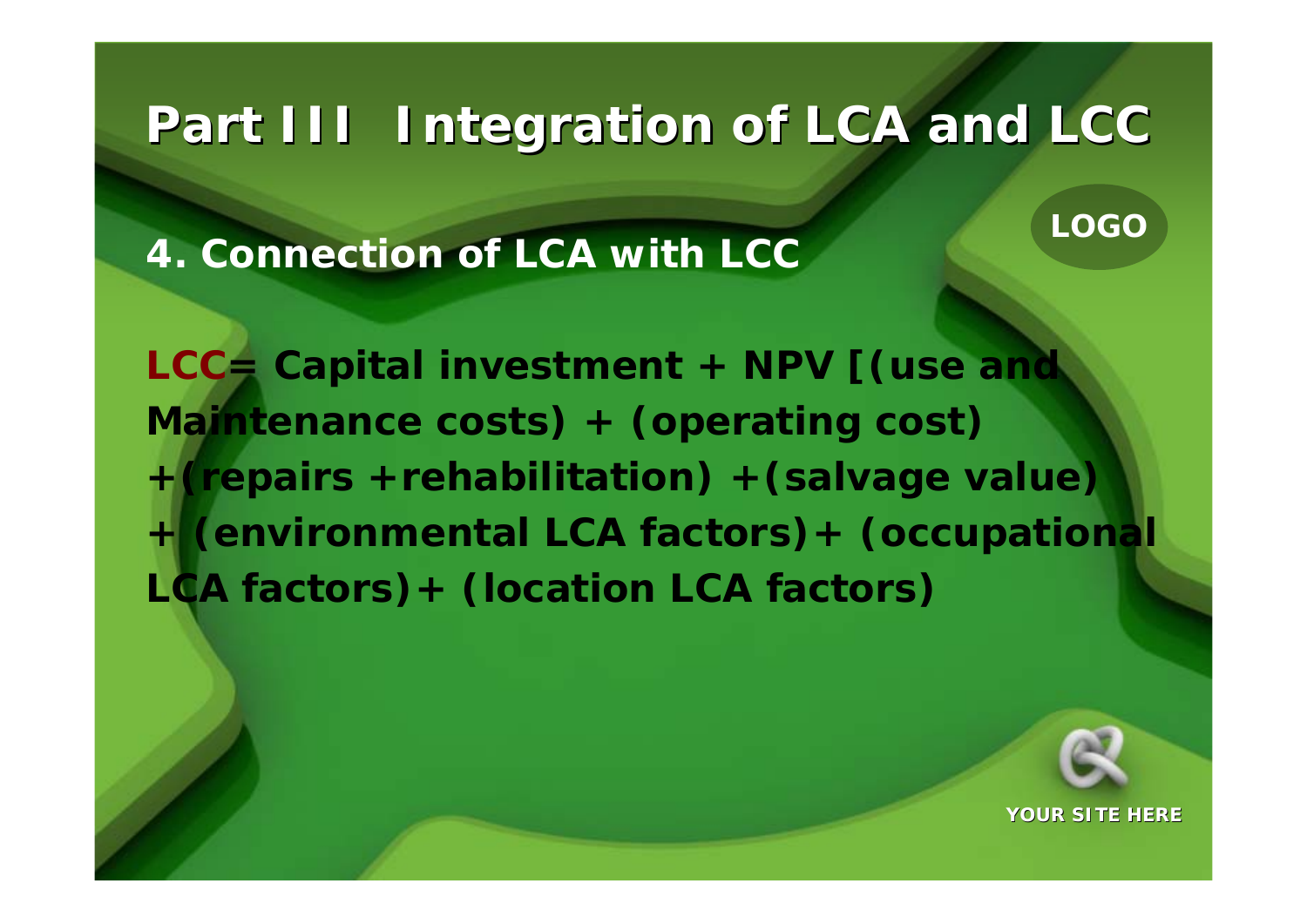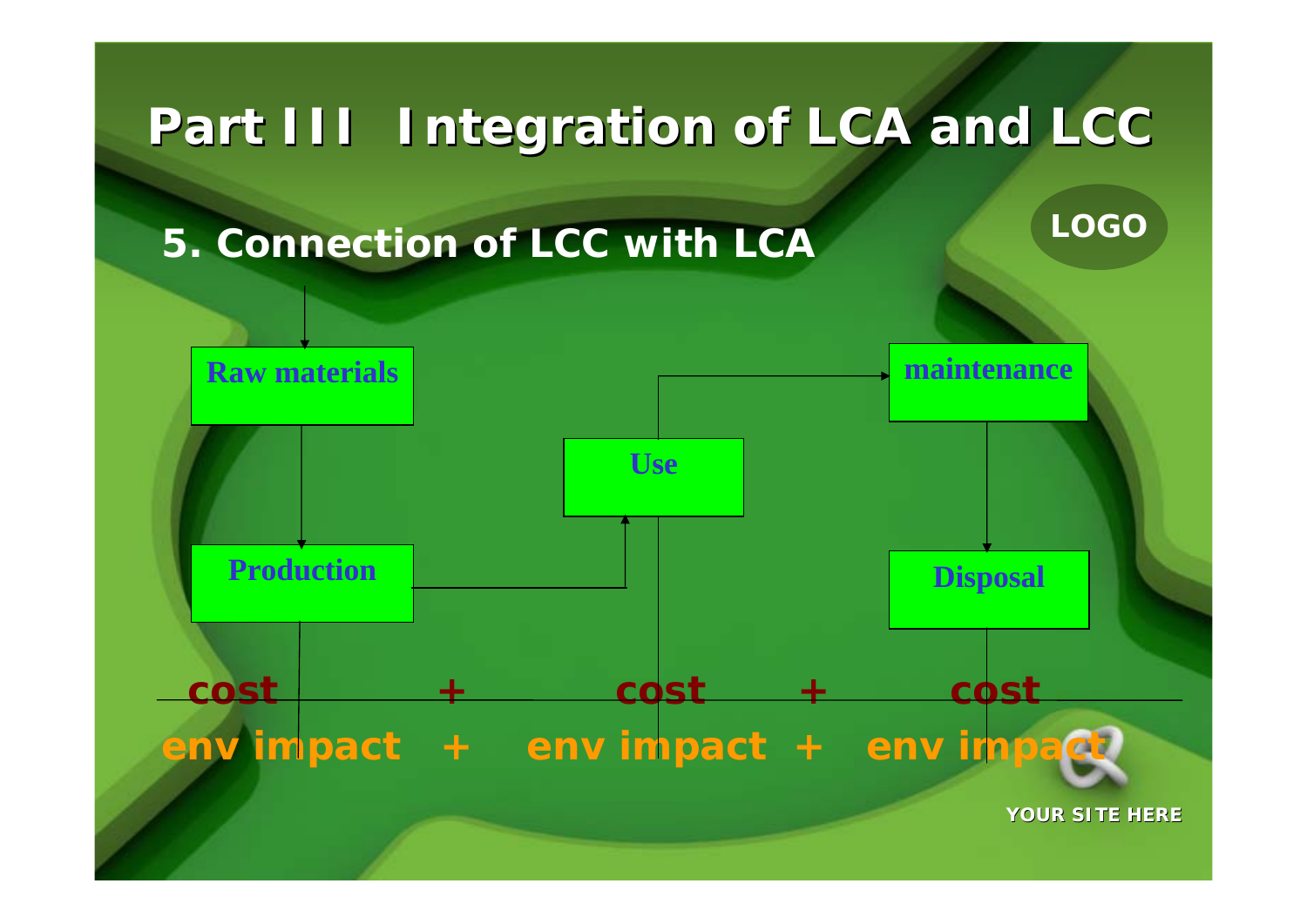**LOGO 6. Database of combination of LCA and LCC Three basic tables in data structure** $\blacktriangleright$  **Table of activities in building sector;**  $\blacktriangleright$  **Table of building materials and components, in which LCIA is saved;**  $\blacktriangleright$  **Table of life cycle cost worksheet, which includes cost of different components.** 

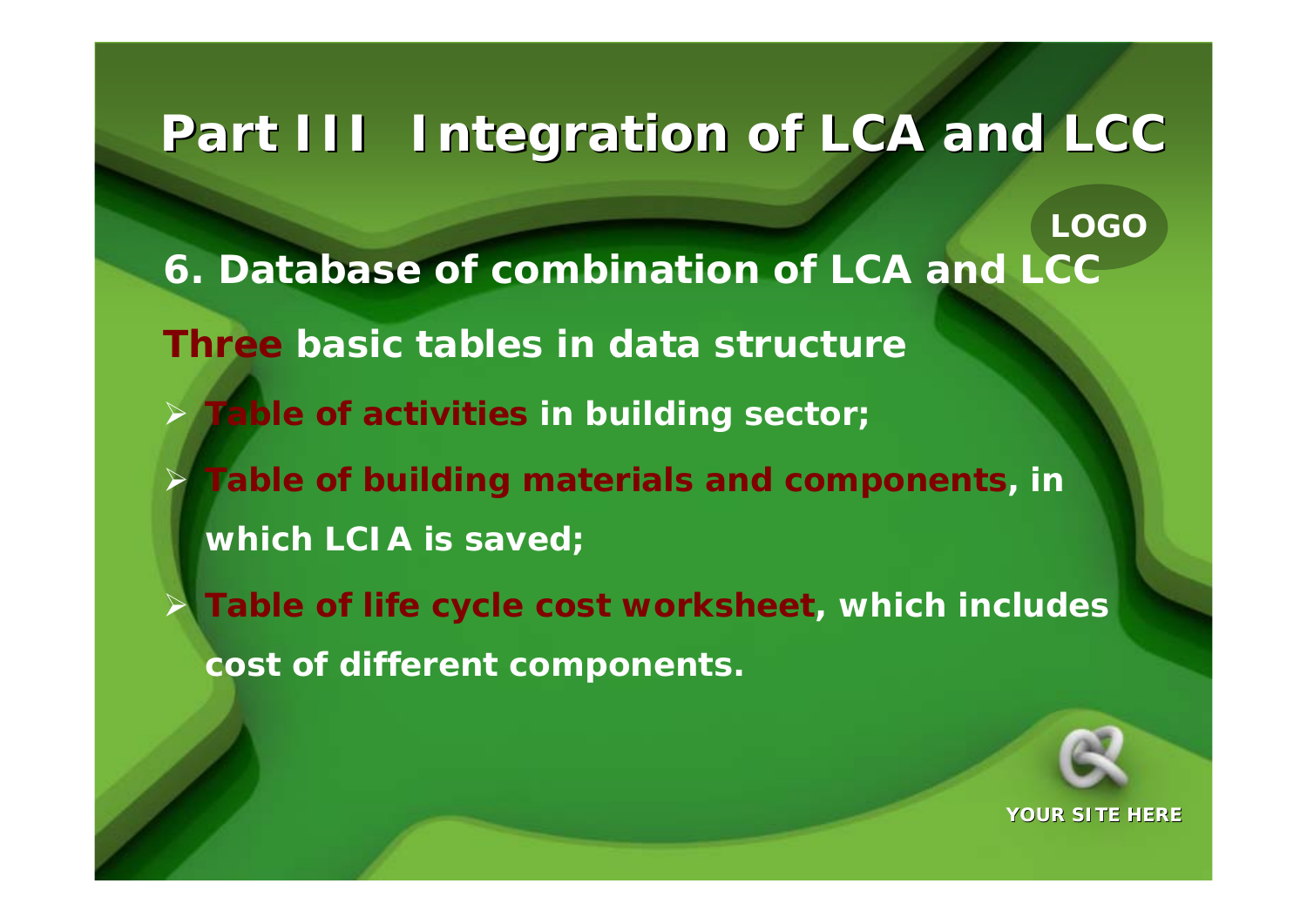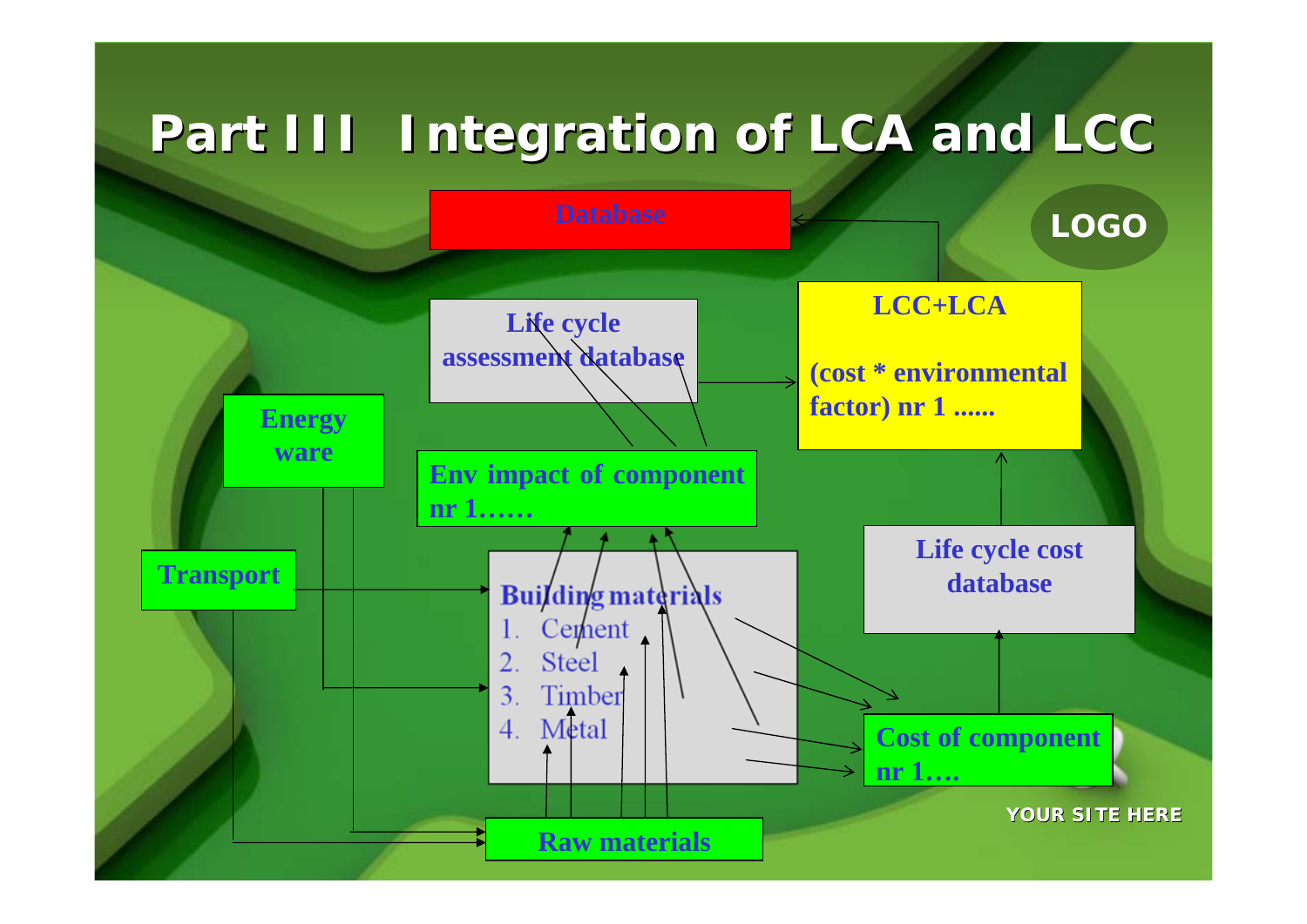## **Part IV Conclusion Part IV Conclusion**

**LOGO**

#### **Limitation**

#### **Database is complex and hard to updated;**

**1**

#### **Data is insufficient and sometimes unreliabilit y**

**2**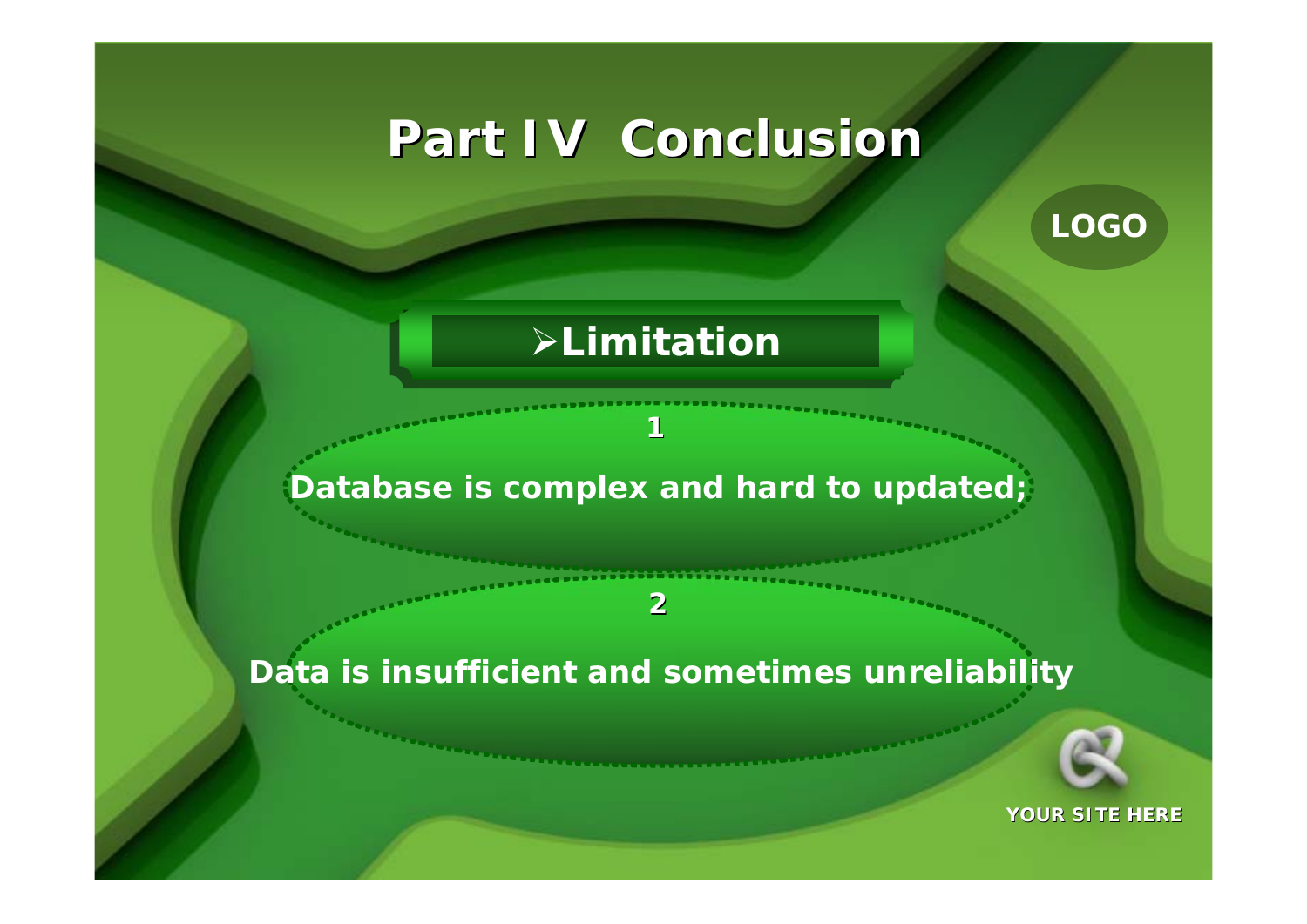## **Part IV Conclusion Part IV Conclusion**

**LOGO**

### **Limitation**

#### **Client pursue for maximum benefits**

**3**

#### **Life cycle of building is too long**

**4**

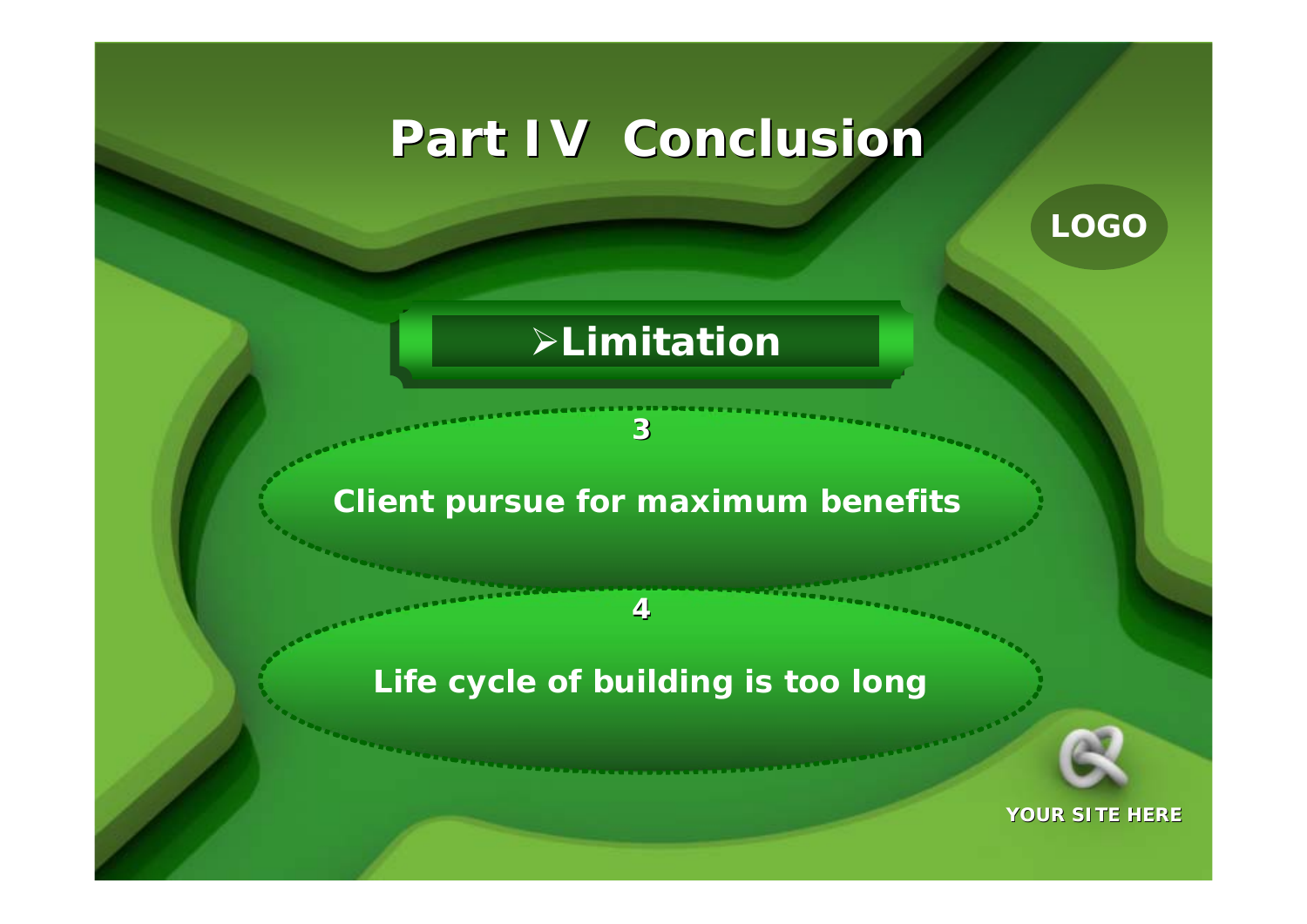## **Part IV Conclusion Part IV Conclusion**

**LOGO**

### **Further development**

**Database development**

**1.**

**Enhance communication among participants**

**2.**

**Long term version**

**3.**